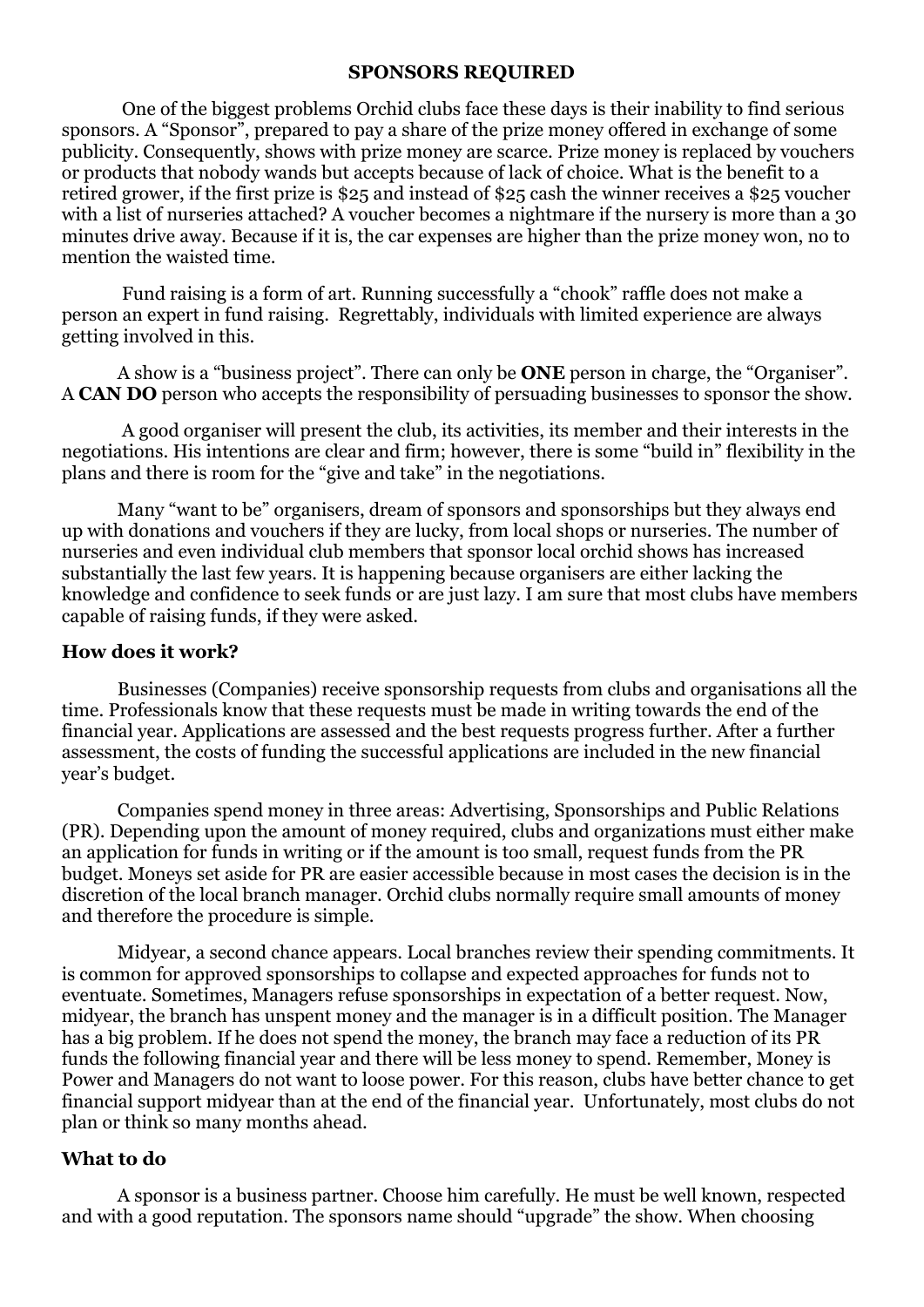more than one sponsor, the organiser must make sure that all the sponsors are equally good, from different business fields, preferably locals not competing against each other.

A short list should be made. Details such as: The history of the business. Can they effort to support "your" club? Did they support another club in the past? Do the activities of that business relate to your clubs activities? Do club members use that business? Could the Club members become customers in the future? Should be known in advance.

Find out who is the decision maker and make an appointment. There should be only two people in the meeting, the "Decision Maker" and the "Organiser". It is common for "junior" employees to interfere, trying to impress the boss. Do not talk to persons that are not in charge, because the chances are your wasting your time.

Remember: Time is Money. Explain in a few words, who you are and why you are there. Request the amount of money you want, a straight request. A comment like, "Ideally, we would like to have \$500 but we will accept what ever you can give us", is a big mistake. Too many words, de-value your the request.

### **The deal:**

Present your case, make your request and at the same time, without any hesitation, offer something of equal value in exchange. The organiser tells the Decision Maker exactly what he wants and what is being offered in exchange, with confidence. The saying: "If you offer peanuts, you get monkeys" is true. Let the Decision Maker be in no doubt that YOU can and will deliver everything you promise.

Few things to consider and include in your presentation: Exposure such as advertising (Radio, Newspapers, Posters, Newsletters, etc); Displaying of a banner during the show ("Sponsored by XXX"); Add the name of the sponsor on a trophies; Explain how the business will benefit financially from this sponsorship; How many members the club has; How big is the area the club represents? Average age of the members; how many shows does the club have every year? Are the shows Free to enter? How many persons visit the show? Who were the sponsors last year? Why they do not participate this year? Is it going to be a better show this year? Why? Do you expect more visitors? Does the local council, community, paper etc, support the show? **Finally:** Who are the other sponsors you already have or plan to approach?

### **Twitter:**

A twitter account can be a very powerful tool in the negotiation. It was not mentioned above because very few people have and know how to use such a powerful weapon. A twitter account with more than 10,000 followers can give the organiser some "real" power to negotiate, assuming he/she known what to do and how to do it. Info-commercial "Tweets", are worth many hundreds of dollars each. Depending up the number of the followers, it can be in the millions.

# **The formalities:**

An agreement has been reached in principle and you have a sponsor. The new sponsor must justify his action to his superior and the Tax Office. To do so, he must have your request in writing and he will convey his decision in writing. (He probably will help you to draft the request). That way, you have the agreement in writing for the club's records and the sponsor has your request for his. The timing of the payment must be discussed. Upon receiving the payment the club must issue a Tax receipt. Sponsorships are Tax Deductable a point that should also be mentioned when asking for funds. Donations are not Tax Deductable unless the receiver is registered.